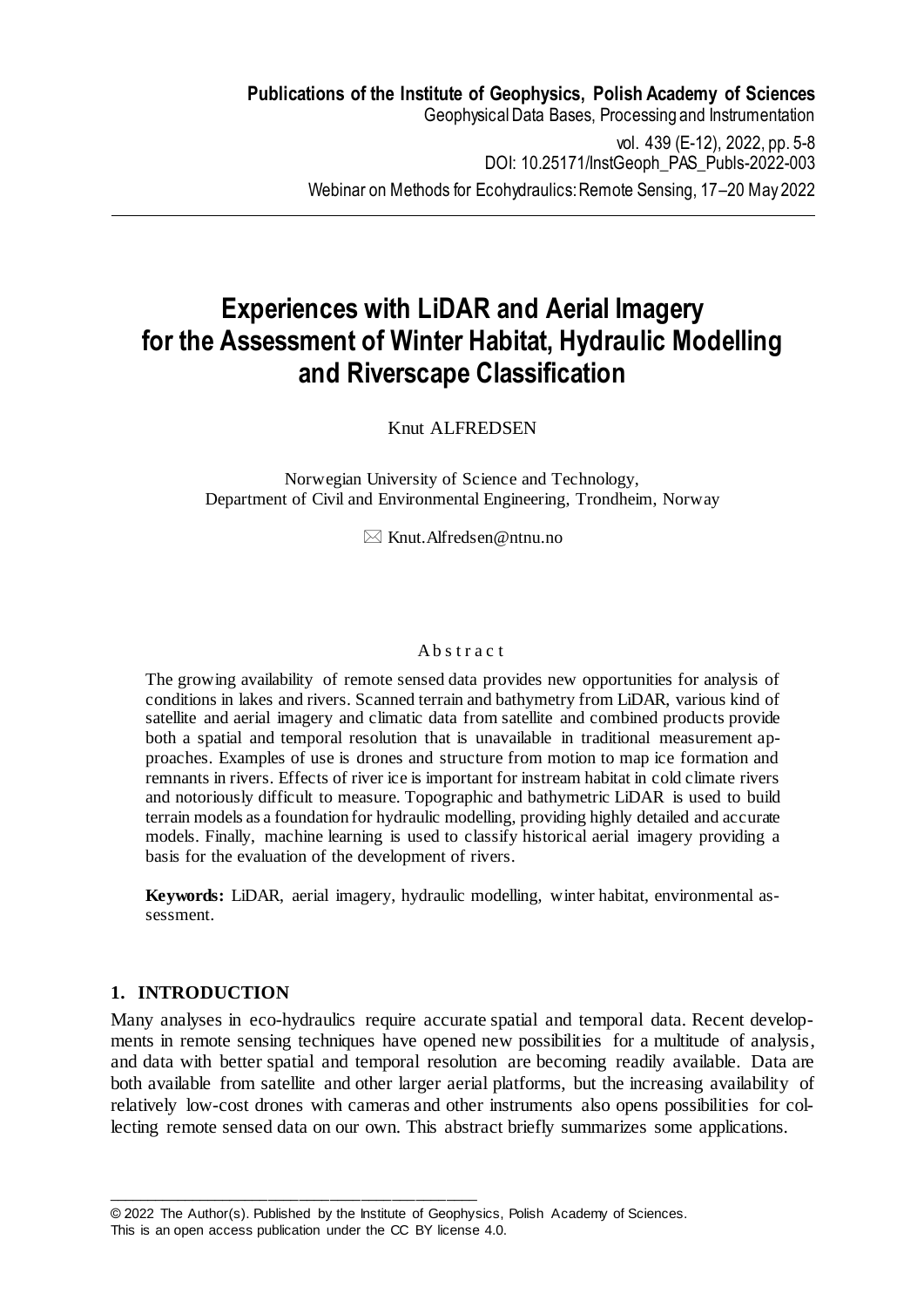### **2. EXAMPLES OF REMOTE SENSING APPLICATIONS**

### **2.1 Using drones and structure from motion for winter habitat assessment**

Instream habitat in winter in cold climate regions is strongly controlled by the formation of different forms of river ice, and the break-up of river ice can create sudden alterations to flow conditions and scouring of the riverbed from drifting ice. Mapping river ice can be a difficult undertaking since access to the ice in rivers can be difficult and at times even dangerous. For larger rivers, satellite imagery is commonly used to describe river ice on large scales, but for smaller rivers or cases where detail is needed the resolution of satellite images might not be adequate. Combining drone imagery and structure from motion allows for the creation of digital terrain models of various types of ice forming on the rivers (Alfredsen et al. 2018). This DEM could be used to evaluate ice forms and ice masses in rivers (Rødtang et al. 2021), provide input to hydraulic modelling and used to evaluate the ice impacts on flow and available habitats. The drone-based approach provides a fast and safe sampling method and through successive measurements the formation and decay of river ice can be quantified. Figure 1 shows and orthophotomosaic of anchor ice formation in the river Sokna in Norway. The damming effect of the ice significantly transform the depth and velocity distribution in the river section and alters the available habitat in a period with dropping or near constant discharge.



Fig*.* 1*.* Drone imagery of anchor ice damming a section of the river Sokna in Norway.

#### **2.2 Using bathymetric LiDAR for hydraulic modelling**

Hydraulic modelling has many applications in eco-hydraulics and have been used since the initial tools for the assessment of physical habitats were developed several decades ago. Providing data in adequate detail for the hydraulic simulation tools can be a challenge, and it can be time consuming and costly. The advent of bathymetric LiDAR provides a tool that can create highly detailed elevation models of rivers suitable for several different applications. Juarez et al. (2019) used a detailed LiDAR bathymetry and a hydraulic model of the Storåne river in Norway to predict ramping rates and dried out areas downstream of the Hol 1 power plant during peaking operation. The model was evaluated against measured water levels and water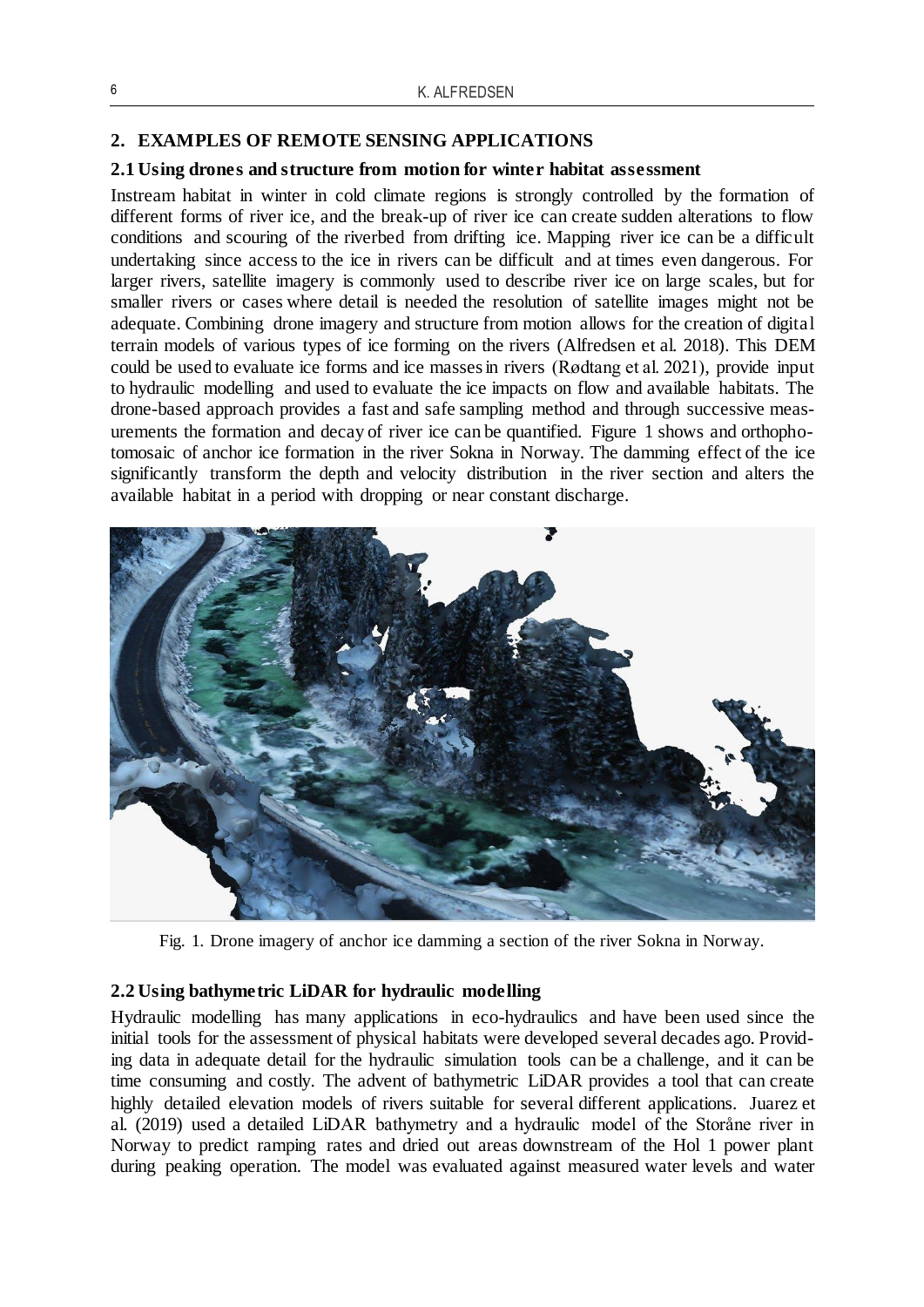covered areas from aerial imagery and provided an accurate description of the wetted areas for the range of the production discharges of the power plant. The results from the modelling study was used to propose an alternative operational regime that would reduce the stranding potential for fish in the dried out areas.

Historically, weirs have been used as a compensation measure in several regulated rivers in Norway to maintain water covered areas for several different reasons including ecology, visual aesthetics, recreational fishing and to keep ground water levels in adjacent farmlands. Recently the effects of weirs have been questioned, and possible negative effects on migration of fish and quality of habitat have been raised. Removal or adjustments of weirs have been done, and the precise terrain description available from LiDAR data can be utilised in assessing the effect of weir removal projects (Brekke 2020; Junker-Köhler and Sundt 2021). Through modelling the weir and different adjustment options the effect of the changes can be assessed both upstream and downstream the weir providing input for the planning process of the removal. The precise elevation models obtained through the bathymetric LiDAR is also promising related to sediments and the assessment of the geomorphology of rivers.

#### **2.3 Historical development of rivers**

Anthropogenic factors influence the development of rivers and is acknowledged as a major driver for impacts on biodiversity, and the UN has dedicated the coming decade to ecosystem restoration. Knowing the historical development of rivers is important for untangling the various forcing's driving change, but such data can be hard to find. Utilising the Norwegian repository of black and white aerial imagery [\(www.norgeibilder.no\)](http://www.norgeibilder.no/) we used a convolutional neural network (CNN) to classify the riverscape over several decades in a number of rivers in Norway (Alfredsen et al. 2021). The training data set consisted of an initial set of images from two rivers that was manually annotated. The annotated images were used to create an initial trained model was then used to segment a third river, and the result from this segmentation process was then manually corrected and added to the training data to form an expanded dataset. The expanded dataset was then used to train and validate a second model. This model was then tested on data not used in the training process and the goodness of fit was evaluated using confusion matrices, an example from river Gaula in 1963 in Table 1.

|            |            | Predicted [%] |        |            |          |       |
|------------|------------|---------------|--------|------------|----------|-------|
|            |            | Water         | Gravel | Vegetation | Farmland | Human |
| True $[%]$ | Water      | 91.31         | 0.38   | 1.38       | 2.39     | 0.28  |
|            | Gravel     | 7.84          | 76.73  | 6.72       | 10.07    | 6.05  |
|            | Vegetation | 2.10          | 1.75   | 88.96      | 4.59     | 1.64  |
|            | Farmland   | 0.60          | 2.49   | 8.37       | 96.79    | 0.27  |
|            | Human      | 2.85          | 2.19   | 7.34       | 14.15    | 82.96 |

Table 1 Confusion matrix for Gaula in 1963

The trained CNN is used to generate segmented datasets for a number of rivers which are the fundament for the evaluation of the impact of human (e.g. hydropower, flood control, agriculture) and natural (e.g. floods) on the rivers. An example of river Nea from 1963 is shown in Fig. 2. We find that the CNN effectively replaces the tedious and time-consuming job of manually annotating the maps, leaving only minor manual corrections needed.